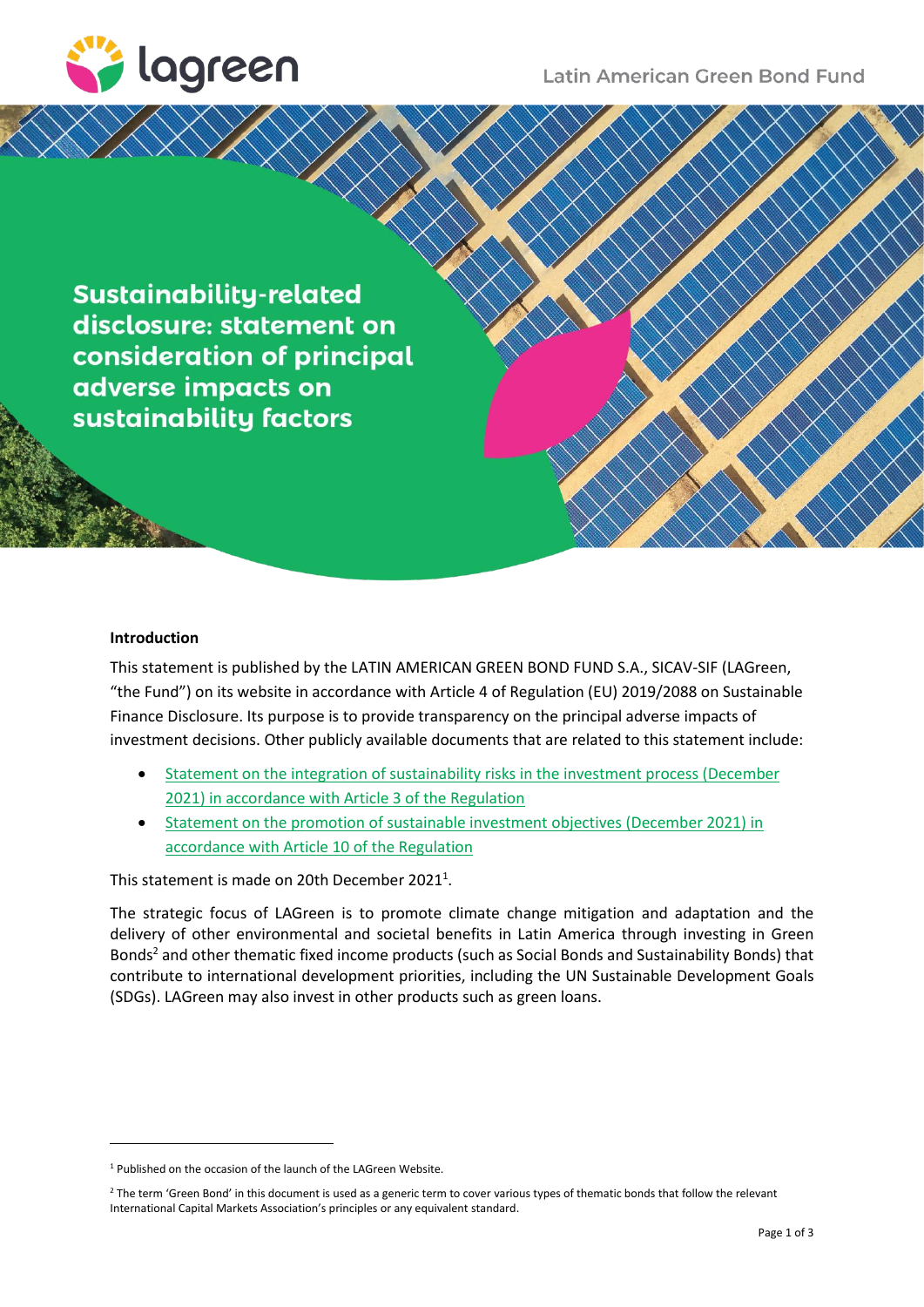

## **Description of principal adverse impacts and the policies and actions to identify and prioritize and address such impacts**

The issuers of Green Bonds can be financial intermediaries, corporates as well as sovereign and subsovereign entities. Given the wide range of eligible project categories and business activities that could be financed through proceeds of green or other thematic bonds, adverse impacts on sustainability related factors may occur and undermine the environmental, social and governance (ESG) performance of issuers, particularly in relation to pollution prevention and control; protection of biodiversity and natural habitats; occupational and community health and safety; labor and working conditions; anti-corruption; and anti-bribery matters. Against this background, LAGreen places a priority on assessing the issuer's capacity to effectively manage (potential) principal adverse impacts of eligible projects on these ESG factors.

Funds provided by LAGreen are largely invested in thematic bonds. LAGreen conducts a due diligence on both the use of bond proceeds and the issuer, including on ESG matters. This due diligence aims at ascertaining that funds are only allocated to projects and companies that meet the eligibility criteria, the exclusion list, and the ESG requirements defined in the LAGreen ESG Policy and Investment Guidelines. Primary responsibility for day-to-day implementation of the policy and guidelines rests with the Fund Advisor<sup>3</sup> who adheres to the United Nations Principles for Responsible Investment (UN PRI). Against the background of such an investment strategy, the risk of causing principal adverse impacts on the environment and/or the society is inherently diminished.

While the level of management of potential adverse sustainability impacts depends on the size, nature, and scale of the investment, LAGreen acknowledges that effective management of adverse impacts requires careful governance and therefore maintains an environmental and social management system (ESMS) and a detailed risk-based AML/CFT framework that define LAGreen's commitment to managing adverse impacts.

The key document summarizing the Fund's ESG management approach is the LAGreen ESG Policy. The LAGreen Exclusion List is an integral part of the ESG Policy and prohibits the use of funding provided by the Fund for activities with inherent or elevated risk of causing adverse impacts, such as those related to coal, oil and gas sectors, activities involving child or forced labor, activities associated with the destruction or impairment of areas particularly worthy of protection, among others. Equally, issuers are expected to carry out activities financed by the Fund in compliance with national law and in a manner consistent with the IFC Performance Standards and good international industry practice, including relevant World Bank Group Environmental, Health and Safety Guidelines and the principles contained in the UN Global Compact where applicable. LAGreen is also committed to the core conventions of the International Labor Organization and the International Bill of Human Rights.

Within the investment process, thorough due diligence is a key tool for identifying potentially significant adverse sustainability impacts and assessing the issuer's ESG policies, procedures, capacity, and commitment to address and mitigate these impacts. The scope of the due diligence on

<sup>&</sup>lt;sup>3</sup> LAGreen's Fund Advisor is the impact asset manager Finance in Motion.